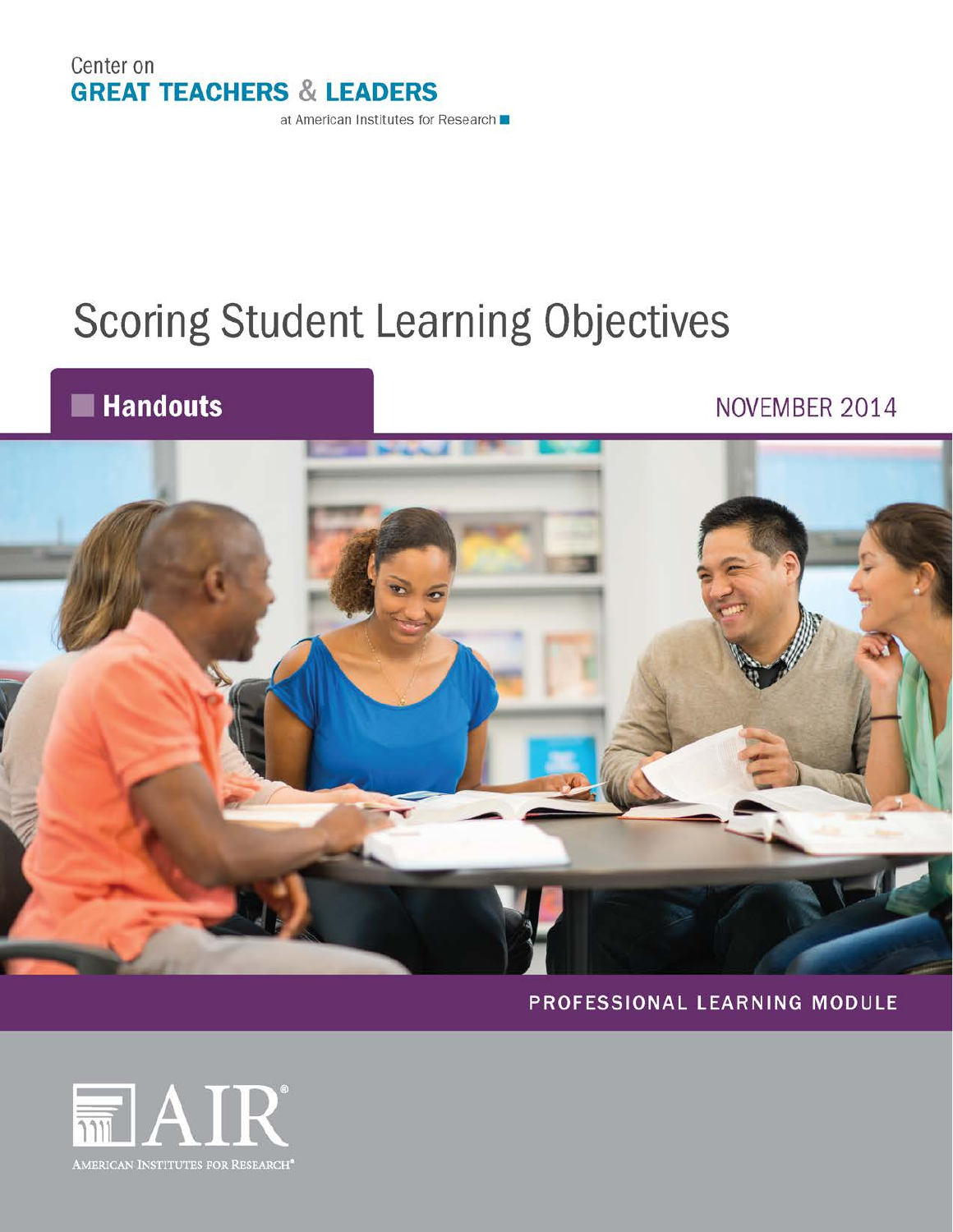#### **About This Booklet**

This *Scoring Student Learning Objectives: Handouts* is intended for use with the following additional resources:

- *Scoring Student Learning Objectives: Facilitator's Guide*
- Sample agenda
- Slide presentation

These online resources are available for download on the *Professional Learning Modules* webpage of the Center on Great Teachers and Leaders website. Please visit the webpage at http://www.gtlcenter.org/technical-assistance/professional-learning-modules/.

#### **Adapting This Booklet**

This booklet is designed so that facilitators can adopt it as written or modify the content to reflect state and local context, needs, and priorities. If modifications to content are made, the GTL Center requests that the following disclaimer be included in the revised materials:

*This booklet was modified in whole or in part with permission from the Center on Great Teachers and Leaders.*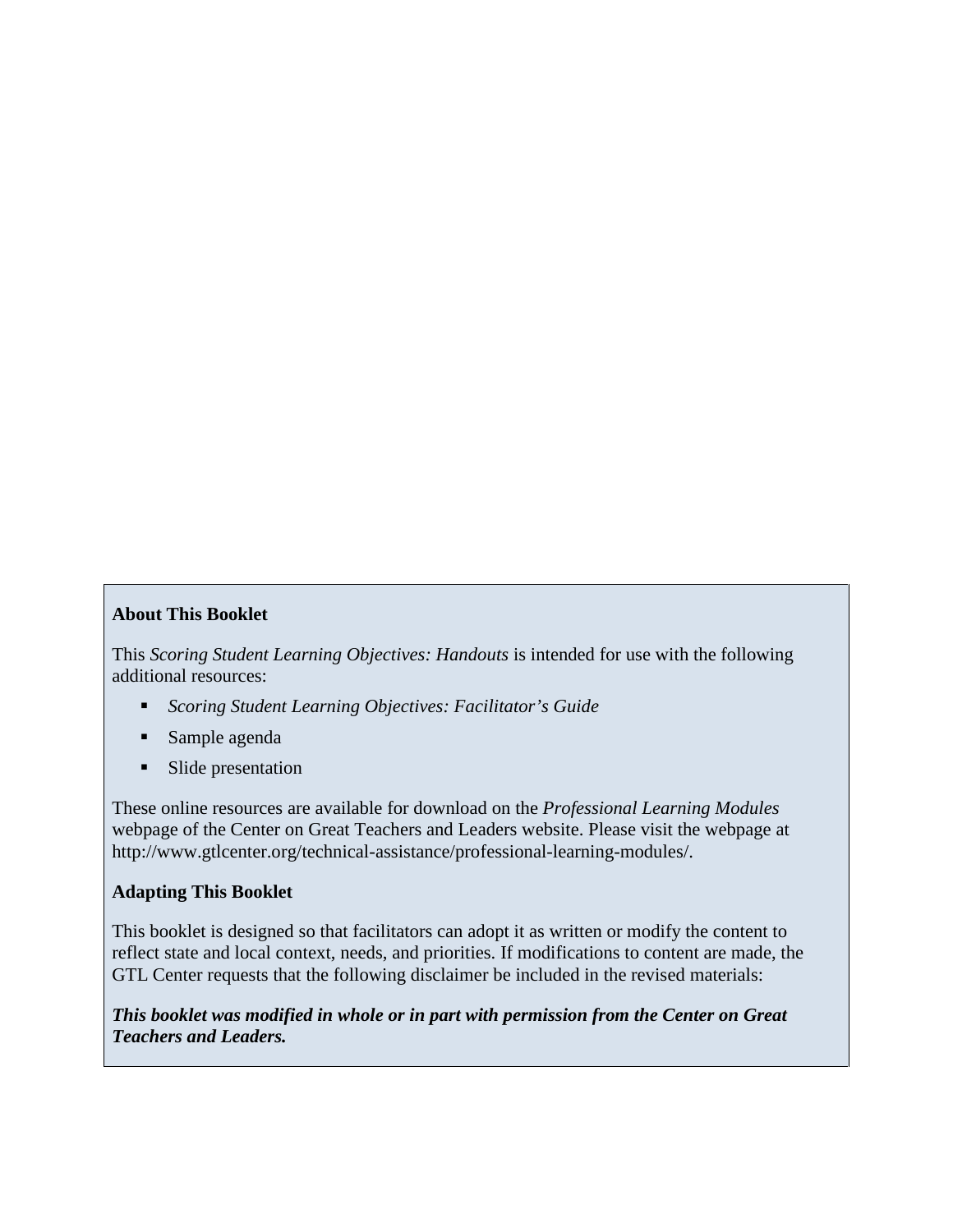## **Scoring Student Learning Objectives: Handouts**

**November 2014**

### Center on **GREAT TEACHERS & LEADERS**

at American Institutes for Research ■

1000 Thomas Jefferson Street NW Washington, DC 20007-3835 877-322-8700 www.gtlcenter.org

Copyright © 2014 American Institutes for Research. All rights reserved.

This work was originally produced in whole or in part by the Center on Great Teachers and Leaders with funds from the U.S. Department of Education under cooperative agreement number S283B120021. The content does not necessarily reflect the position or policy of the Department of Education, nor does mention or visual representation of trade names, commercial products, or organizations imply endorsement by the federal government.

The Center on Great Teachers and Leaders is administered by American Institutes for Research and its partners: the Council of Chief State School Officers and Public Impact.

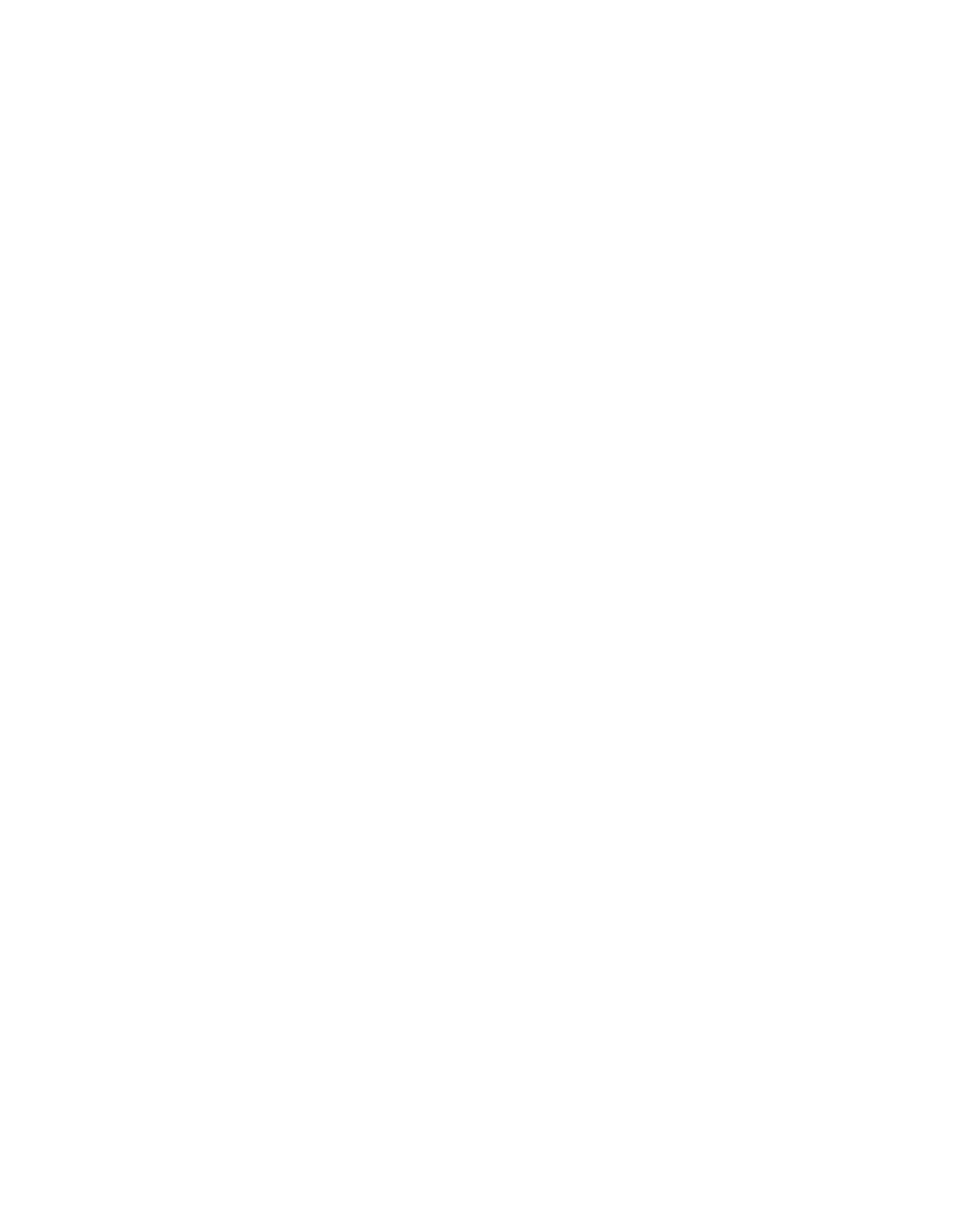## **Contents**

### Page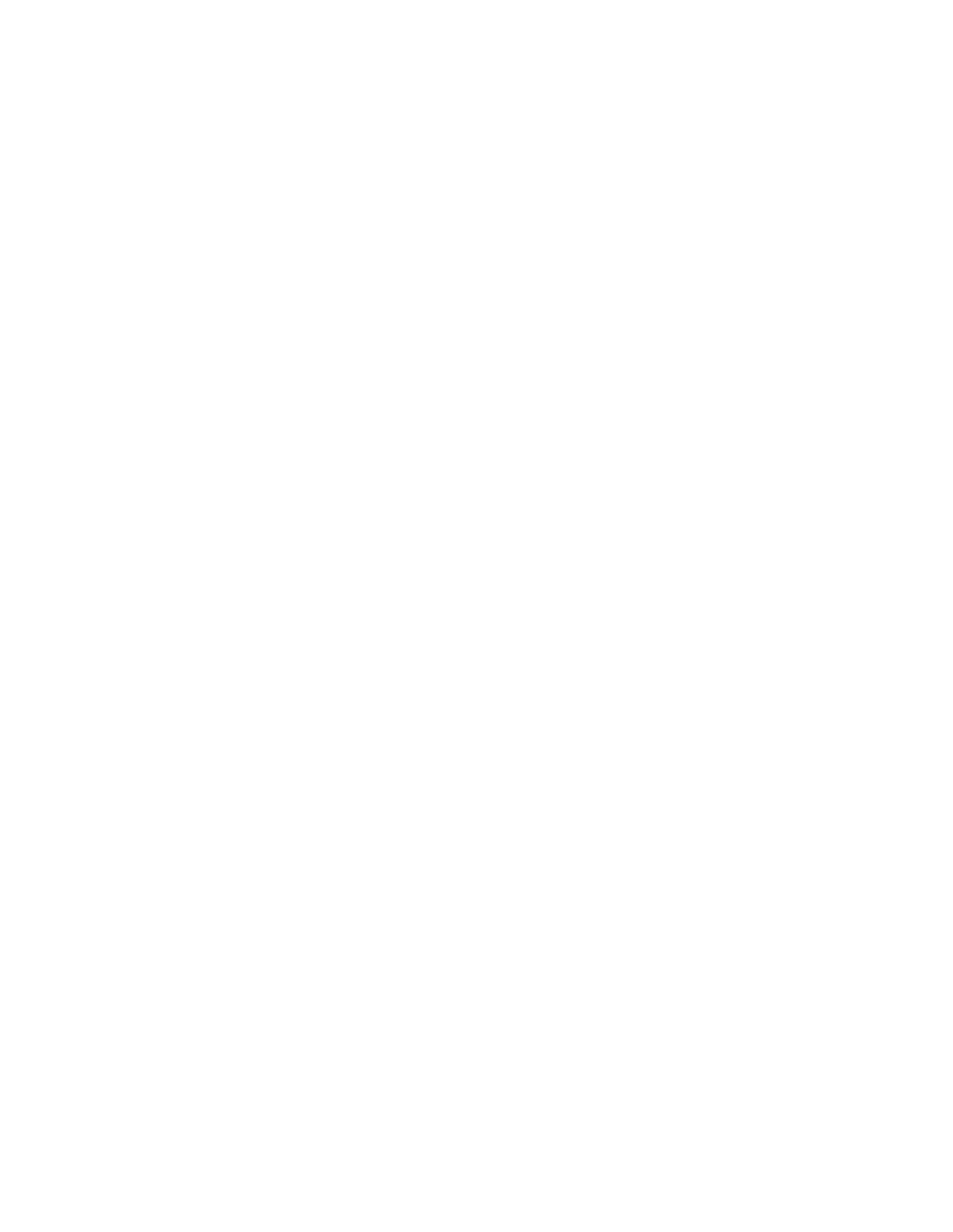

## <span id="page-6-0"></span>**Activity 1: Identifying Guiding Principles**

Rank which features of student learning objective (SLO) scoring are the most important for your state or district (1 is for the most important, 2 is for the second most important, etc.). Please write your reasoning for the ranking in the table.

| <b>Feature</b>                                                                                | <b>Reasoning</b> | <b>Ranking</b> |
|-----------------------------------------------------------------------------------------------|------------------|----------------|
| Flexibility for teachers (i.e.,<br>granting teachers greater ownership<br>of the SLO process) |                  |                |
| Flexibility for evaluators (i.e.,<br>valuing educators professional<br>judgment)              |                  |                |
| Comparability across schools                                                                  |                  |                |
| Comparability across districts                                                                |                  |                |
| Easy to communicate to teachers<br>and evaluators                                             |                  |                |
| Addresses high stakes for teachers<br>with small class sizes                                  |                  |                |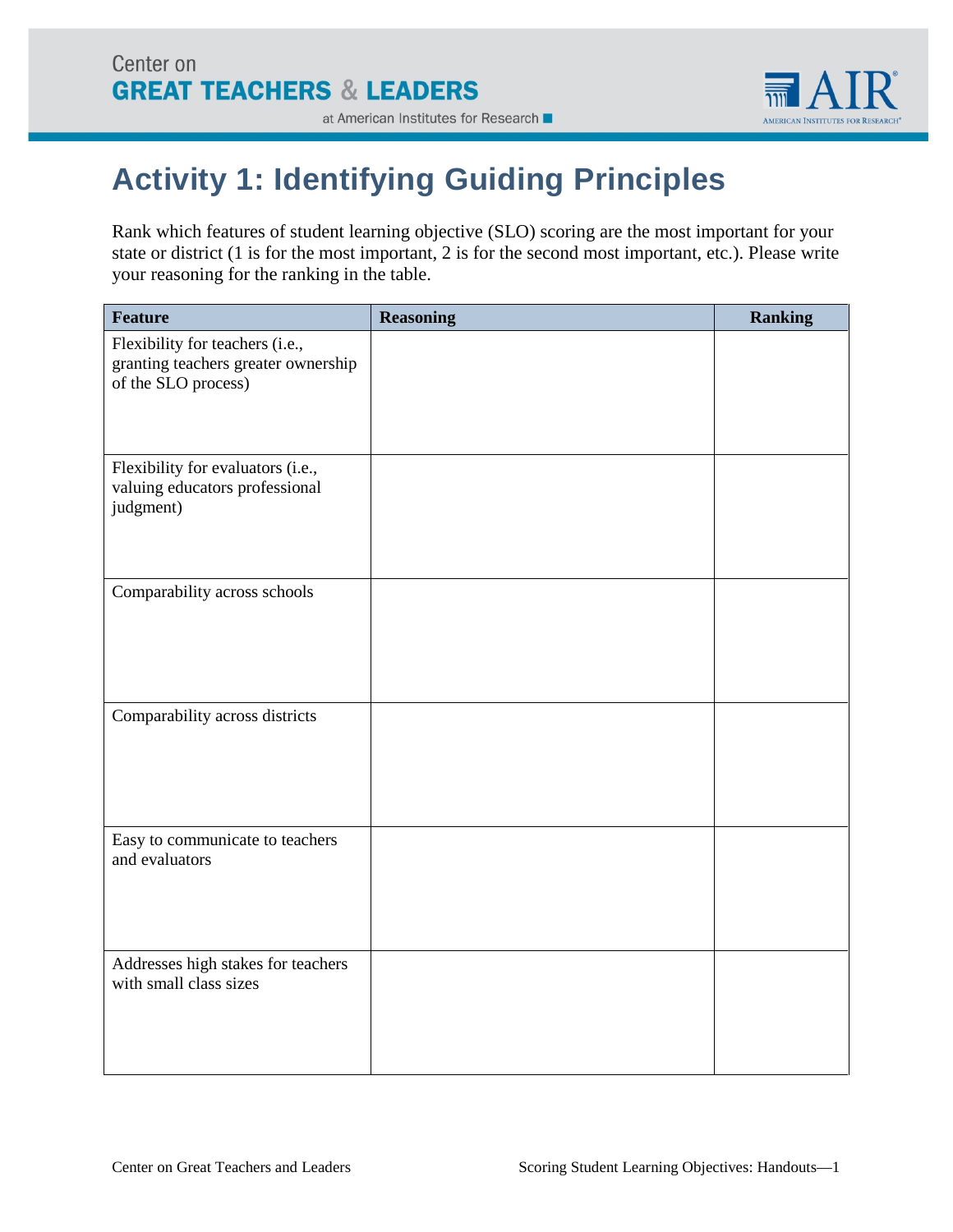

## <span id="page-7-0"></span>**Activity 2: Scoring Individual SLOs**

Using the following sample student performance data, determine what would be the score for this teacher's student learning objective (SLO) using one of the three scoring approaches: holistic, benchmark, and percentage.

| <b>Student</b>   | <b>Pretest</b><br>(out of 100) | <b>Posttest</b><br>(out of 100) | <b>Growth Target</b> | <b>Met Growth</b><br>Target? |
|------------------|--------------------------------|---------------------------------|----------------------|------------------------------|
| <b>Student A</b> | 52                             | 78                              | 80                   | N <sub>o</sub>               |
| <b>Student B</b> | 56                             | 81                              | 80                   | Yes                          |
| <b>Student C</b> | 42                             | 71                              | 70                   | Yes                          |
| <b>Student D</b> | 35                             | 55                              | 65                   | No                           |
| <b>Student E</b> | 66                             | 85                              | 85                   | Yes                          |
| <b>Student F</b> | 68                             | 89                              | 85                   | Yes                          |
| <b>Student G</b> | 49                             | 73                              | 70                   | Yes                          |
| <b>Student H</b> | 35                             | 60                              | 65                   | No                           |
| <b>Student I</b> | 72                             | 90                              | 85                   | Yes                          |
| <b>Student J</b> | 55                             | 80                              | 80                   | Yes                          |
| <b>Student K</b> | 49                             | 72                              | 70                   | Yes                          |
| <b>Student L</b> | 60                             | 87                              | 85                   | Yes                          |
| <b>Student M</b> | 59                             | 82                              | 80                   | Yes                          |
| <b>Student N</b> | 63                             | 87                              | 85                   | Yes                          |
| <b>Student O</b> | 51                             | 78                              | 80                   | No                           |
| <b>Student P</b> | 43                             | 71                              | 70                   | Yes                          |
| <b>Student Q</b> | 36                             | 60                              | 65                   | N <sub>o</sub>               |
| <b>Student R</b> | 49                             | 71                              | 70                   | Yes                          |
| <b>Student S</b> | 65                             | 89                              | 85                   | Yes                          |
| <b>Student T</b> | 42                             | 73                              | 70                   | Yes                          |
| <b>Student U</b> | 68                             | 91                              | 85                   | Yes                          |
| <b>Student V</b> | 39                             | 65                              | 65                   | Yes                          |
| <b>Student W</b> | 55                             | 81                              | 80                   | Yes                          |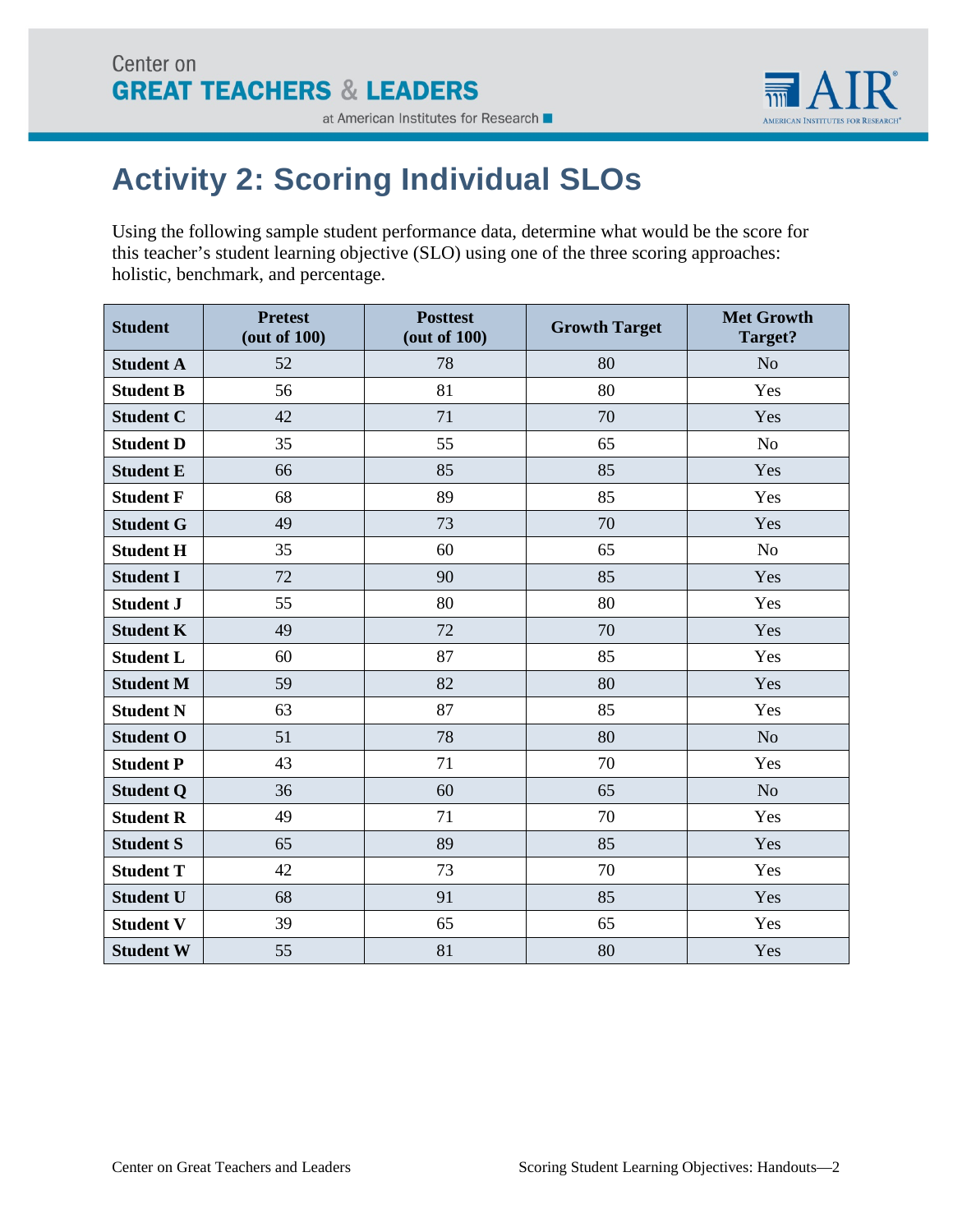## **Holistic Approach (Using Rhode Island's Rubric)**

Using the sample student performance data, determine what score the teacher's SLO would receive using the holistic approach. Use the following definitions and rating levels from Rhode Island to determine your score.

| <b>Exceeded</b>             | • This category applies when all or almost all students met the target(s) and many<br>students exceeded the target(s). For example, exceeding the target(s) by a few<br>points, a few percentage points, or a few students would not quality an SLO/student<br>outcome objective (SOO) for this category. This category should be selected only<br>when a substantial number of students surpassed the overall level of attainment<br>established by the target(s). |
|-----------------------------|---------------------------------------------------------------------------------------------------------------------------------------------------------------------------------------------------------------------------------------------------------------------------------------------------------------------------------------------------------------------------------------------------------------------------------------------------------------------|
| <b>Met</b>                  | • This category applies when all or almost all students met the target(s). Results<br>within a few points, a few percentage points, or a few students on either side of the<br>target(s) should be considered "Met." The bar for this category should be high, and<br>it should only be selected when it is clear that the students met the overall level of<br>attainment established by the target(s).                                                            |
| <b>Nearly</b><br><b>Met</b> | • This category applies when many students met the target(s), but the target(s) was<br>missed by more than a few points, a few percentage points, or a few students. This<br>category should be selected when it is clear that students fell short of the level of<br>attainment established by the target(s).                                                                                                                                                      |
| <b>Not Met</b>              | • This category applies when the results do not fit the description of what it means to<br>have "Nearly Met." If a substantial proportion of students did not meet the<br>$target(s)$ , the $SLO/SOO$ was not met. This category also applies when results are<br>missing, incomplete, or unreliable.                                                                                                                                                               |

*Source:* Rhode Island Department of Education, 2014, p. 18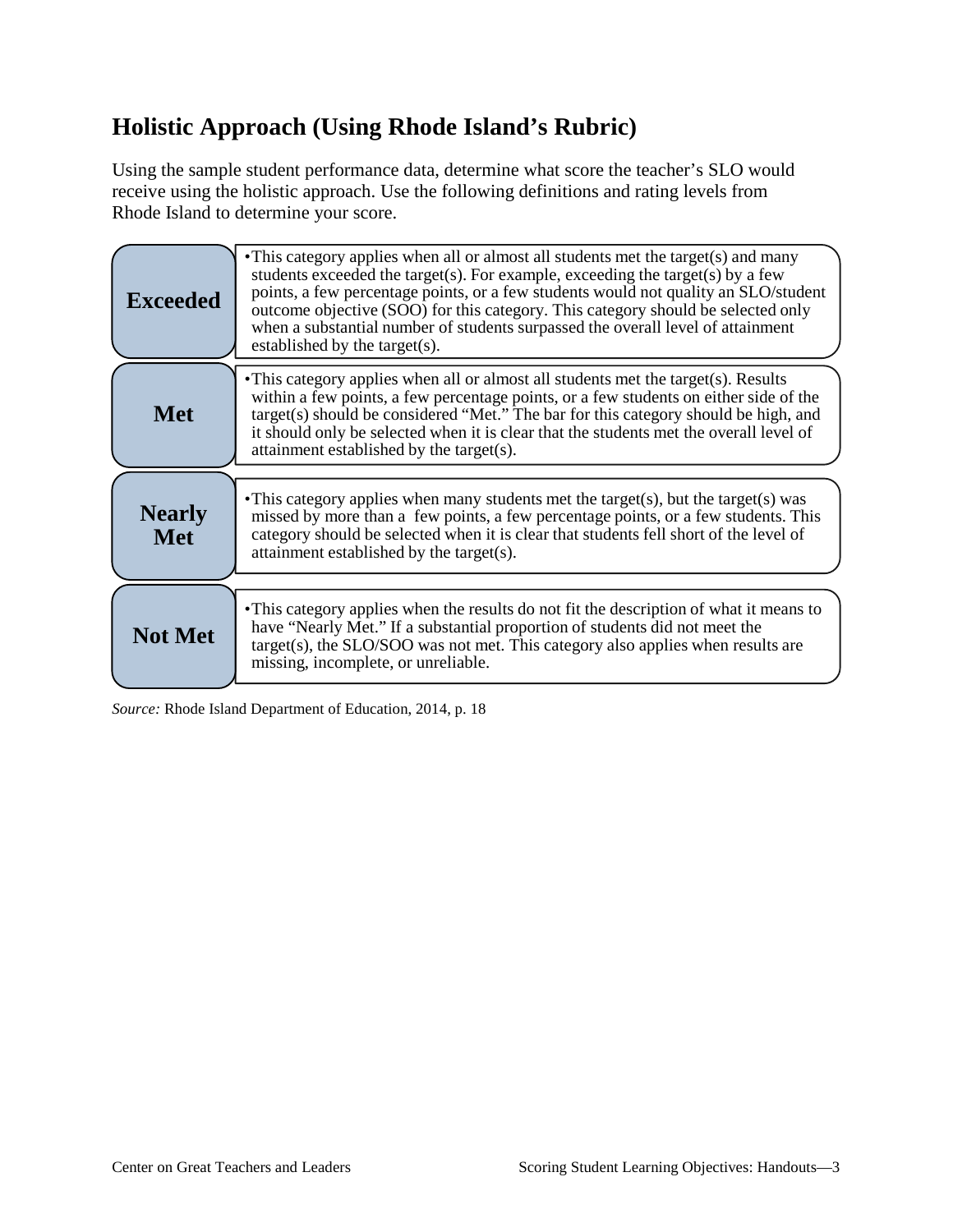## **Benchmark Approach**

Using the sample student performance data, determine what score the teacher's SLO would receive using the benchmark approach. Use the following benchmark levels from New York to determine your score.

|                 | <b>HIGHLY</b><br><b>FFECTIVE</b> |                | <b>EFFECTIVE</b> |         |         |         | <b>DEVELOPING</b> |                |                |                |                | <b>INEFFECTIVE</b> |                |                       |                 |                   |                   |                          |                   |               |
|-----------------|----------------------------------|----------------|------------------|---------|---------|---------|-------------------|----------------|----------------|----------------|----------------|--------------------|----------------|-----------------------|-----------------|-------------------|-------------------|--------------------------|-------------------|---------------|
| - 20            |                                  | 8              | 17               | 16      | 15      | 14      | 13                | 12             |                | 10             | 9              | 8                  |                |                       |                 |                   |                   |                          |                   | 0             |
| 95-<br>100<br>% | $91 -$<br>94<br>%                | 85-<br>90<br>% | 84<br>%          | 83<br>% | 82<br>% | 81<br>% | 80<br>%           | 78-<br>79<br>% | 76-<br>77<br>% | 74-<br>75<br>ω | 70-<br>73<br>% | 64-<br>69<br>96    | 57-<br>63<br>% | 50-<br>56<br>۵z<br>70 | 43-<br>49<br>96 | $37 -$<br>42<br>% | $30 -$<br>36<br>% | $21 -$<br>29<br>$\alpha$ | $11 -$<br>20<br>% | 0-<br>10<br>% |

### **Benchmark Scale**

*Source:* New York State Education Department, 2013, p. 25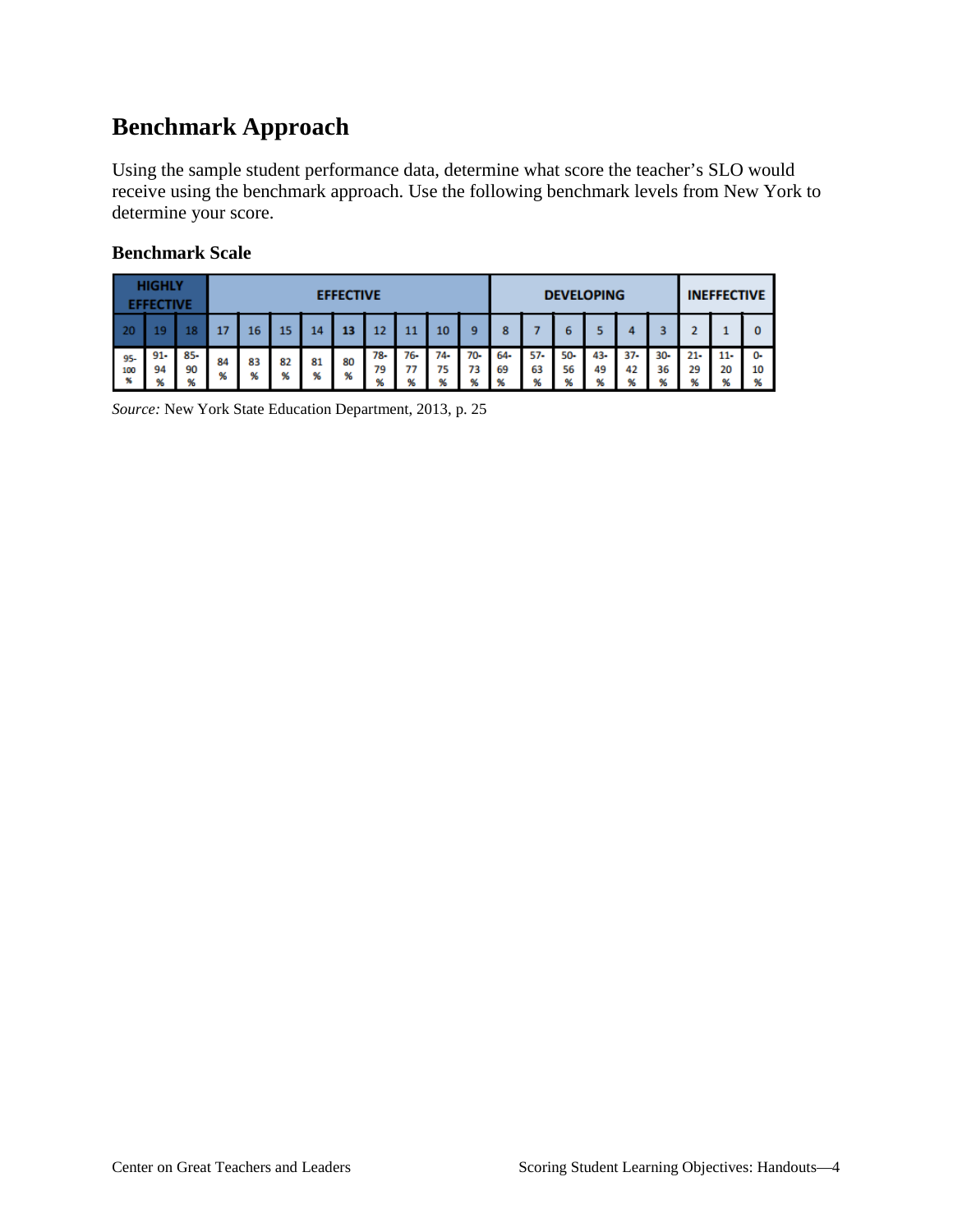## **Percentage Approach**

Using the sample student performance data, determine what score the teacher's SLO would receive using the simple percentage approach. Use the following scoring matrix from Hawaii to determine your score.

### **SLO Scoring Matrix**

| <b>Highly Effective</b>                          | <b>Effective</b>  | <b>Developing</b>         | <b>Ineffective</b> |
|--------------------------------------------------|-------------------|---------------------------|--------------------|
| At least 90% to 100% of   At least 75% to 89% of |                   | At least $60\%$ to 74% of | Fewer than 60% of  |
| students met or                                  | students met or   | students met or           | students met or    |
| exceeded expected                                | exceeded expected | exceeded expected         | exceeded expected  |
| target                                           | target            | target                    | target             |

*Source:* Hawaii Department of Education, 2014, p. 38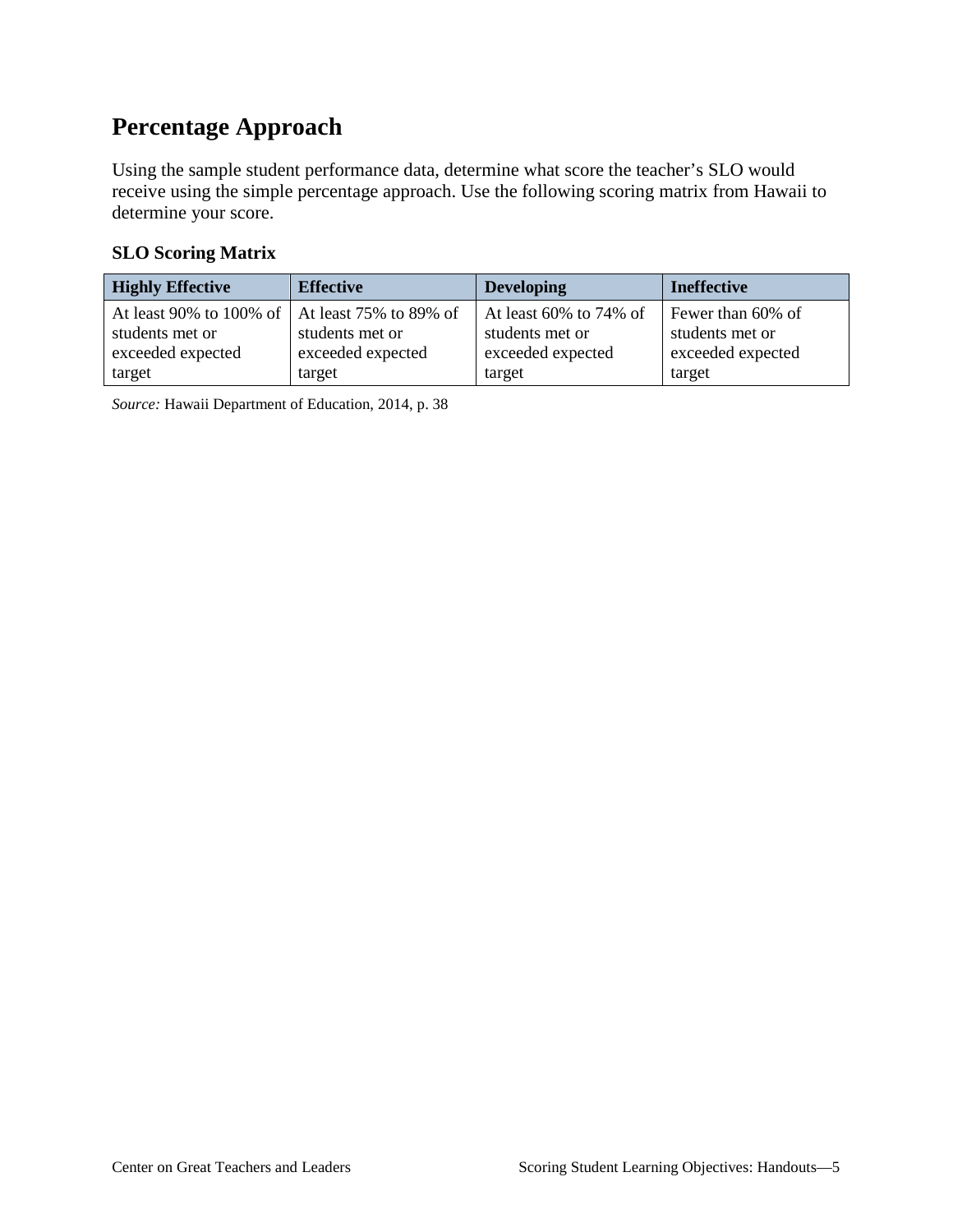

## <span id="page-11-0"></span>**Activity 3: Combining SLO Scores**

Using the following sample student performance data, determine what would be the summative student learning objective (SLO) score for this teacher using one of the three scoring approaches: matrix, averaging, and weighting.

### **Data for SLO 1**

| <b>Student</b>   | <b>Pretest</b><br>(out of 100)                 | <b>Posttest</b><br>(out of 100) | <b>Growth Target</b> | <b>Met Growth</b><br>Target? |  |  |  |
|------------------|------------------------------------------------|---------------------------------|----------------------|------------------------------|--|--|--|
| <b>Student A</b> | 52                                             | 78                              | 80                   | N <sub>o</sub>               |  |  |  |
| <b>Student B</b> | 56                                             | 81                              | 80                   | Yes                          |  |  |  |
| <b>Student C</b> | 42                                             | 71                              | 70                   | Yes                          |  |  |  |
| <b>Student D</b> | 35                                             | 55                              | 65                   | N <sub>o</sub>               |  |  |  |
| <b>Student E</b> | 66                                             | 85                              | 85                   | Yes                          |  |  |  |
| <b>Student F</b> | 68                                             | 89                              | 85                   | Yes                          |  |  |  |
| <b>Student G</b> | 49                                             | 73                              | 70                   | Yes                          |  |  |  |
| <b>Student H</b> | 35                                             | 60                              | 65                   | N <sub>o</sub>               |  |  |  |
| <b>Student I</b> | 72                                             | 90                              | 85                   | Yes                          |  |  |  |
| <b>Student J</b> | 55                                             | 80                              | 80                   | Yes                          |  |  |  |
| <b>Student K</b> | 49                                             | 72                              | 70                   | Yes                          |  |  |  |
| <b>Student L</b> | 60                                             | 87                              | 85                   | Yes                          |  |  |  |
| <b>Student M</b> | 59                                             | 82                              | 80                   | Yes                          |  |  |  |
| <b>Student N</b> | 63                                             | 87                              | 85                   | Yes                          |  |  |  |
| <b>Student O</b> | 51                                             | 78                              | 80                   | N <sub>o</sub>               |  |  |  |
| <b>Student P</b> | 43                                             | 71                              | 70                   | Yes                          |  |  |  |
| <b>Student Q</b> | 36                                             | 60                              | 65                   | N <sub>o</sub>               |  |  |  |
| <b>Student R</b> | 49                                             | 71                              | 70                   | Yes                          |  |  |  |
| <b>Student S</b> | 65                                             | 89                              | 85                   | Yes                          |  |  |  |
| <b>Student T</b> | 42                                             | 73                              | 70                   | Yes                          |  |  |  |
| <b>Student U</b> | 68                                             | 91                              | 85                   | Yes                          |  |  |  |
| <b>Student V</b> | 39                                             | 65                              | 65                   | Yes                          |  |  |  |
| <b>Student W</b> | 55                                             | 81                              | 80                   | Yes                          |  |  |  |
|                  | Percentage of students who met target $= 78\%$ |                                 |                      |                              |  |  |  |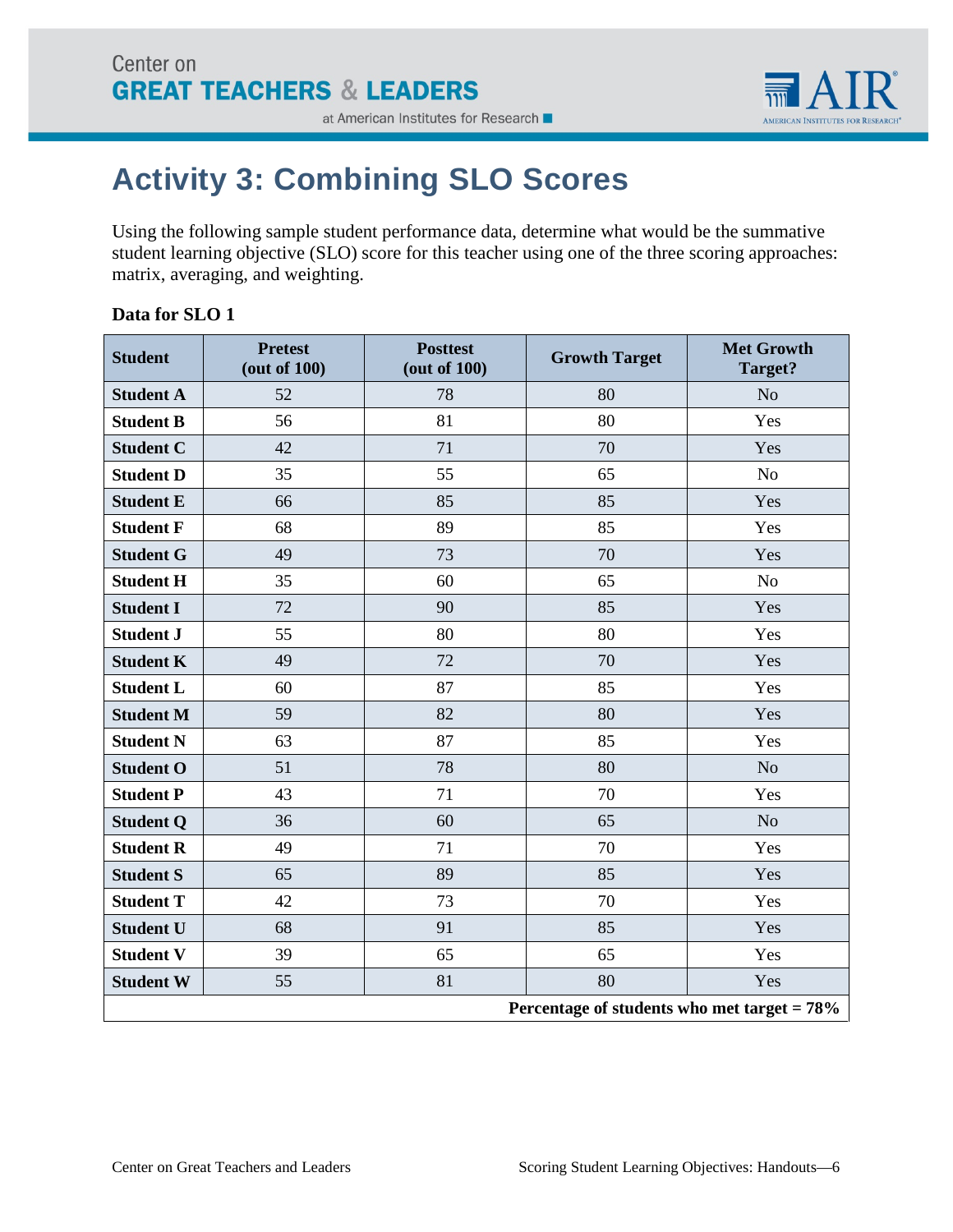### **Data for SLO 2**

| <b>Student</b>                                 | <b>Pretest</b><br>$($ out of 100 $)$ | <b>Posttest</b><br>(out of 100) | <b>Growth Target</b> | <b>Met Growth</b><br>Target? |  |  |
|------------------------------------------------|--------------------------------------|---------------------------------|----------------------|------------------------------|--|--|
| <b>Student A</b>                               | 52                                   | 78                              | 80                   | N <sub>o</sub>               |  |  |
| <b>Student B</b>                               | 56                                   | 81                              | 80                   | Yes                          |  |  |
| <b>Student C</b>                               | 42                                   | 71                              | 70                   | Yes                          |  |  |
| <b>Student D</b>                               | 35                                   | 55                              | 65                   | N <sub>o</sub>               |  |  |
| <b>Student E</b>                               | 66                                   | 85                              | 85                   | Yes                          |  |  |
| <b>Student F</b>                               | 68                                   | 89                              | 85                   | Yes                          |  |  |
| <b>Student G</b>                               | 49                                   | 73                              | 70                   | Yes                          |  |  |
| <b>Student H</b>                               | 35                                   | 60                              | 65                   | N <sub>o</sub>               |  |  |
| Percentage of students who met target $= 75\%$ |                                      |                                 |                      |                              |  |  |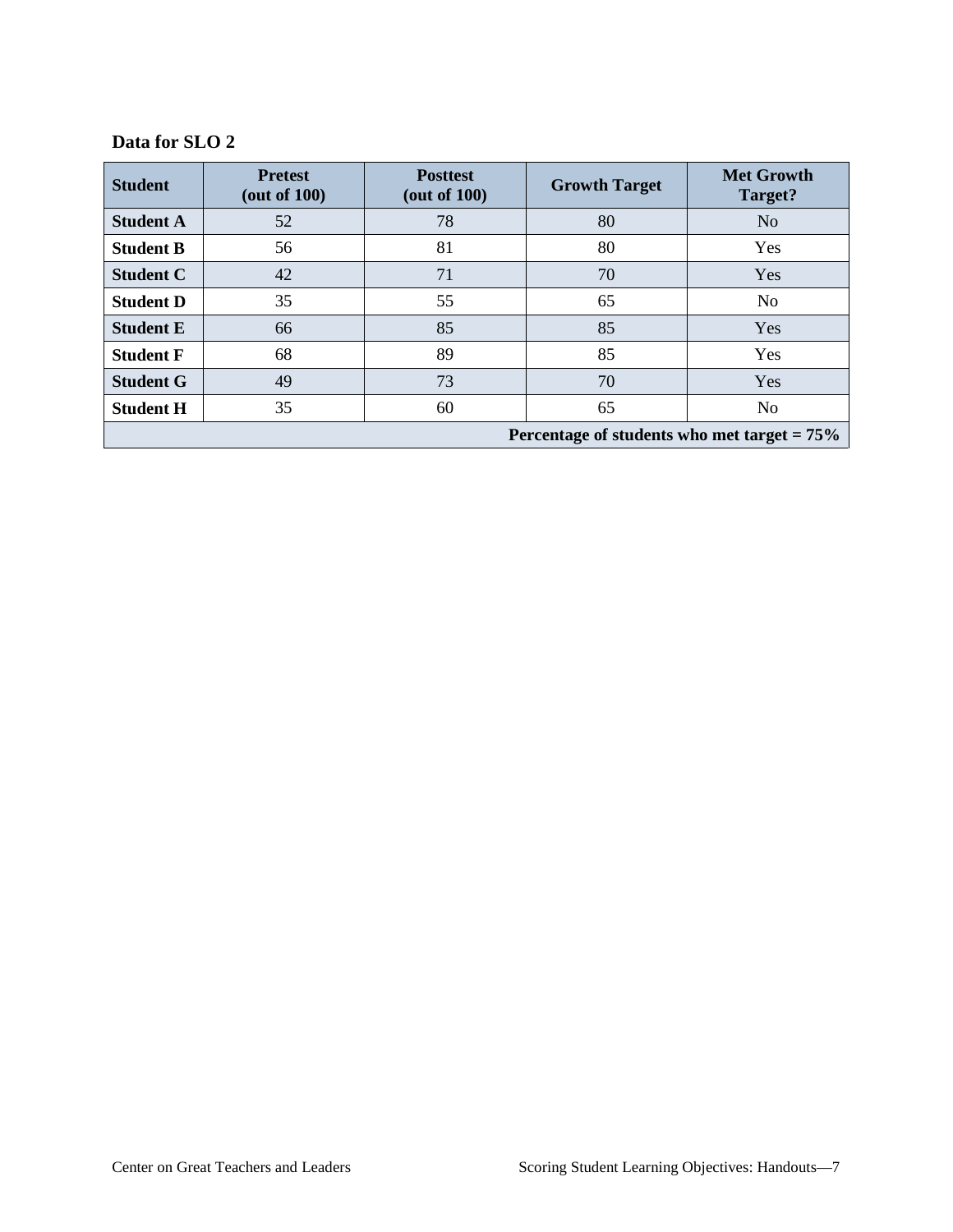### **Matrix Approach**

Using the sample student performance data, determine the score for each SLO using the Individual SLO Scoring Guidance table. Then, combine both SLO scores using the matrix approach to determine this teacher's summative SLO score. Use the following definitions and rating levels from Rhode Island to determine your score.

| <b>Not Met</b>                                | <b>Nearly Met</b>                         | <b>Met</b>                                   | <b>Exceeded</b>                                                                              |
|-----------------------------------------------|-------------------------------------------|----------------------------------------------|----------------------------------------------------------------------------------------------|
| Less than 70% of<br>students met their target | 70% to 80% of students<br>me their target | At least 90% of students<br>met their target | At least 90% of students<br>met their target AND<br>25% of students<br>exceeded their target |

### **Individual SLO Scoring Guidance**

*Source:* Rhode Island Department of Education, 2014, p. 19

### **Combining SLO Scoring Guidance**

| SLO <sub>1</sub>  | SLO <sub>2</sub>  | <b>Final</b>                  |  |
|-------------------|-------------------|-------------------------------|--|
| Exceeded          | Exceeded          | <b>Exceptional Attainment</b> |  |
| Exceeded          | Met               | <b>Full Attainment</b>        |  |
| Exceeded          | <b>Nearly Met</b> | <b>Full Attainment</b>        |  |
| Met               | Met               | <b>Full Attainment</b>        |  |
| Met               | <b>Nearly Met</b> | <b>Full Attainment</b>        |  |
| Exceeded          | Not Met           | <b>Partial Attainment</b>     |  |
| Met               | Not Met           | <b>Partial Attainment</b>     |  |
| Nearly Met        | Nearly Met        | <b>Partial Attainment</b>     |  |
| <b>Nearly Met</b> | Not Met           | <b>Minimal Attainment</b>     |  |
| Not Met           | Not Met           | <b>Minimal Attainment</b>     |  |

*Source:* Rhode Island Department of Education, 2014, p. 26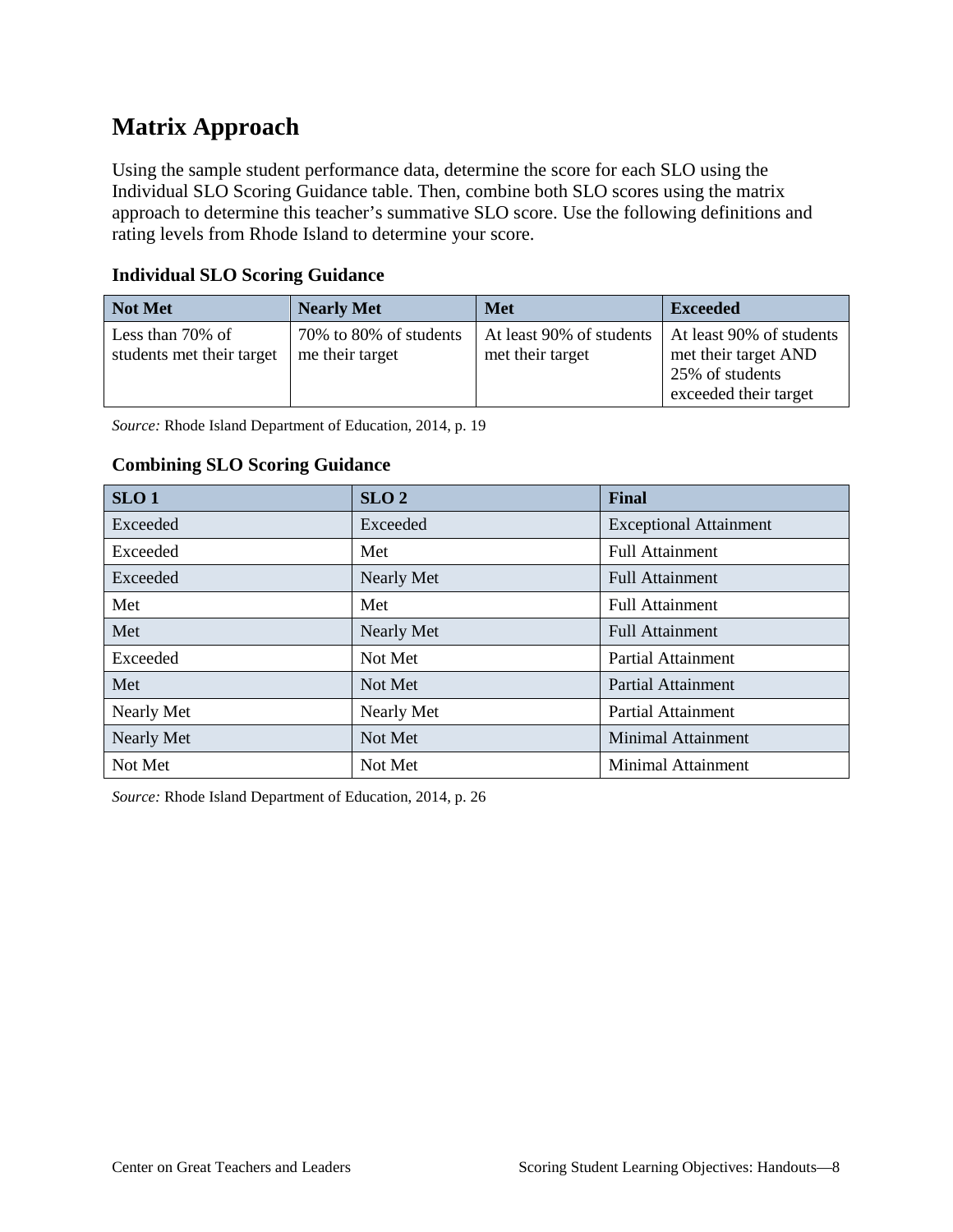## **Averaging Approach**

Using the sample student performance data, determine the teacher's summative SLO score using the averaging approach. Use the following scoring matrix from Ohio to determine your score for each individual SLO and then average the two scores. Complete the table to help facilitate your calculations.

### **SLO Scoring Matrix**

| <b>Percentage of Students Who Met or Exceeded</b><br><b>Growth Target</b> | <b>Numerical Rating</b> |
|---------------------------------------------------------------------------|-------------------------|
| 90% to 100%                                                               |                         |
| 80% to 89%                                                                |                         |
| 70% to 79%                                                                |                         |
| 60% to 69%                                                                |                         |
| 59% or less                                                               |                         |

*Source:* Ohio Department of Education, 2013, p. 7

### **Calculation Table**

|                  | <b>Numerical Rating</b> | Weight       |  |
|------------------|-------------------------|--------------|--|
| SLO <sub>1</sub> |                         | $\times .50$ |  |
| SLO <sub>2</sub> |                         | $\times .50$ |  |
|                  |                         | <b>Total</b> |  |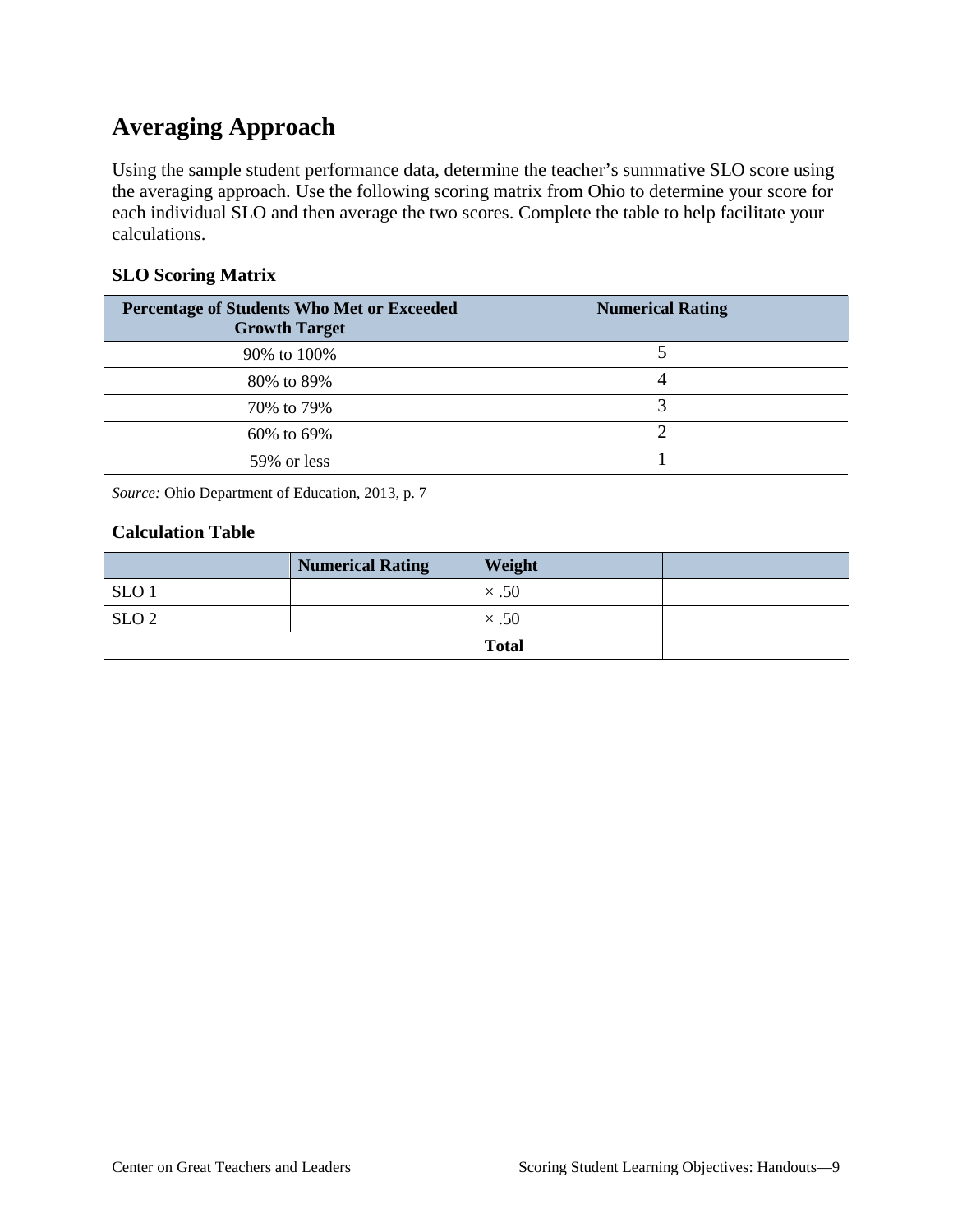### **Weighting Approach**

Using the sample student performance data, determine the teacher's summative SLO score using the weighting approach. Use the sample benchmark scale from New York to determine the individual SLO scores for each individual SLO. Then, use the calculation table to help you combine the SLO scores.

| <b>HIGHLY</b><br><b>EFFECTIVE</b> |                     |                | <b>EFFECTIVE</b> |         |         |         |         |                |                       |                | <b>DEVELOPING</b> |                |                |                |                 | <b>INEFFECTIVE</b> |                |                          |                  |               |
|-----------------------------------|---------------------|----------------|------------------|---------|---------|---------|---------|----------------|-----------------------|----------------|-------------------|----------------|----------------|----------------|-----------------|--------------------|----------------|--------------------------|------------------|---------------|
| 20                                |                     | 18             |                  | 16      | 15      | 14      | 13      | 12             |                       | 10             | 9                 | 8              |                |                |                 |                    |                |                          |                  | 0             |
| 95-<br>100<br>96                  | $91 - 1$<br>94<br>% | 85-<br>90<br>% | 84<br>96         | 83<br>% | 82<br>% | 81<br>% | 80<br>% | 78-<br>79<br>% | 76-<br>77<br>$\alpha$ | 74-<br>75<br>% | 70-<br>73<br>96   | 64-<br>69<br>% | 57-<br>63<br>% | 50-<br>56<br>M | 43-<br>49<br>96 | $37 -$<br>42<br>%  | 30-<br>36<br>% | $21 -$<br>29<br>$\alpha$ | $11-$<br>20<br>% | 0-<br>10<br>% |

#### **Benchmark Scale**

*Source:* New York State Education Department, 2013, p. 25

### **Calculation Table**

|                                                        | SLO <sub>1</sub>                                             | SLO <sub>2</sub>                                             |
|--------------------------------------------------------|--------------------------------------------------------------|--------------------------------------------------------------|
| Step 1: Assess the results of each<br>SLO separately.  | Insert total points                                          | Insert total points                                          |
| Step 2: Weight each SLO<br>proportionately.            | <i>Students in this SLO/total</i><br>students = $percentage$ | <i>Students in this SLO/total</i><br>students = $percentage$ |
| Step 3: Calculate proportional<br>points for each SLO. | Points $\times$ percentage of students                       | Points $\times$ percentage of students                       |
| Overall growth component score                         |                                                              | Add total points                                             |

*Source:* New York State Education Department, 2013, p. 19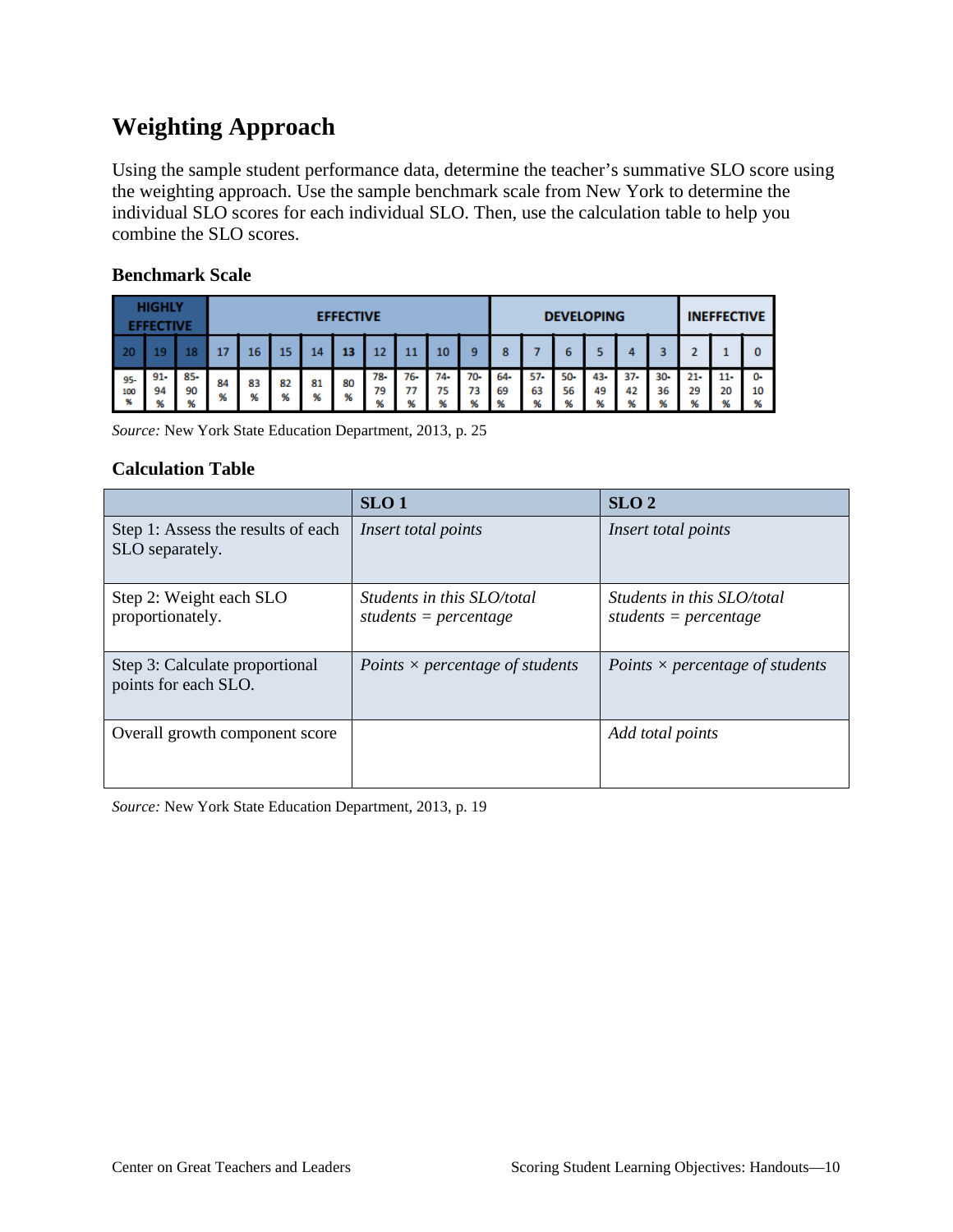### **References**

- Hawaii Department of Education. (2014). *2014–15 educator effectiveness system manual for evaluators and participants.* Honolulu, HI: Author. Retrieved from http://www.hawaiipublicschools.org/DOE%20Forms/Educator%20Effectivness/EESMan ual.pdf
- Indiana Department of Education. (2013). *RISE evaluation and development system: Student learning objectives handbook (Version 2.0).* Indianapolis, IN: Author. Retrieved from http://www.riseindiana.org/sites/default/files/files/Student%20Learning%20Objectives% 20Handbook%202%200%20final(4).pdf
- New York State Education Department. (2013). *Guidance on the New York state districtwide growth goal-setting process for teachers: Student learning objectives.* Retrieved from https://www.engageny.org/sites/default/files/resource/attachments/slo-guidance.pdf
- Rhode Island Department of Education. (2014). *Measures of student learning.* Providence, RI: Author. Retrieved from http://www.ride.ri.gov/Portals/0/Uploads/Documents/Teachersand-Administrators-Excellent-Educators/Educator-Evaluation/Guidebooks-Forms/Measures\_of\_Student\_Learning-TEACHER.pdf